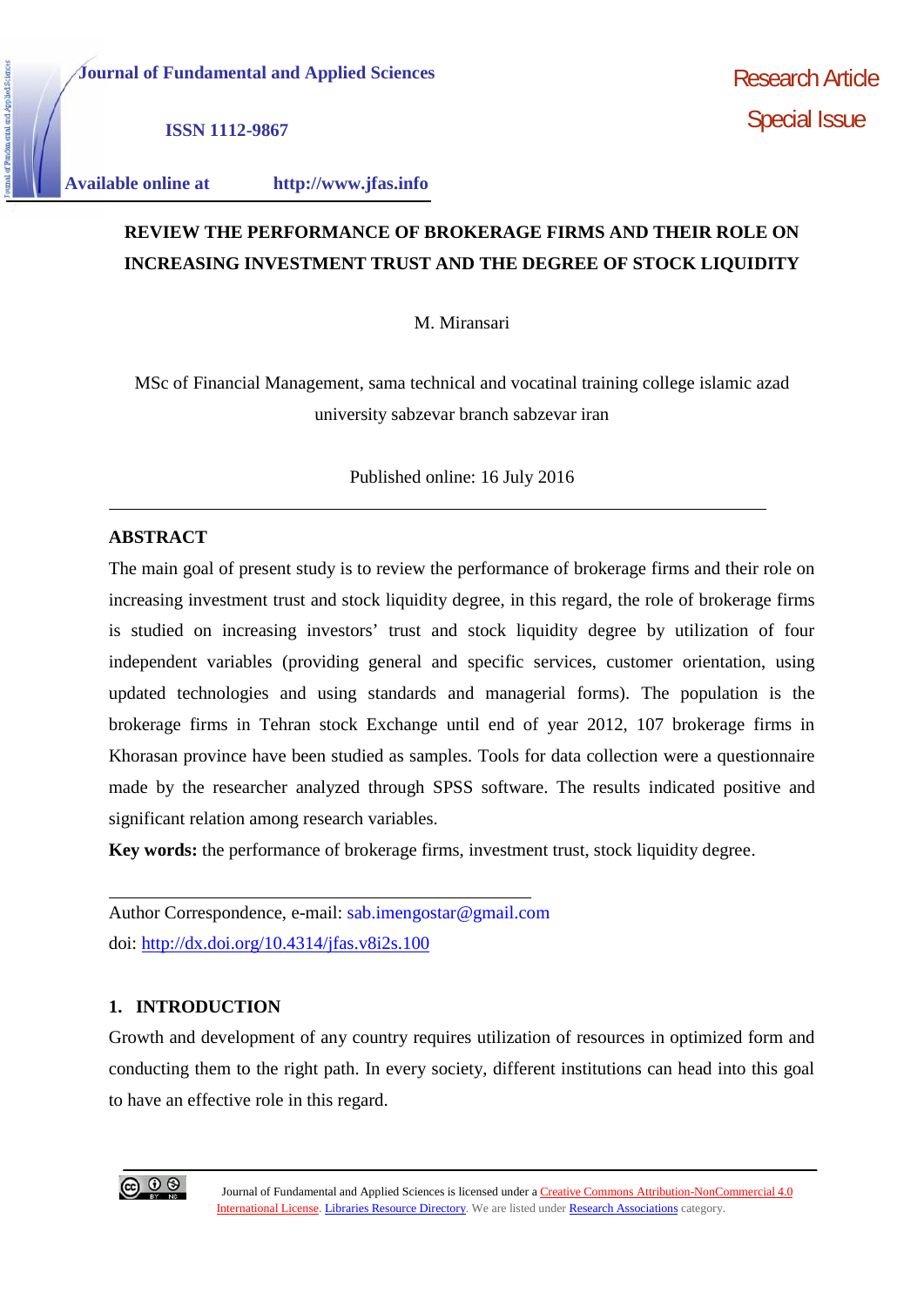Investment market and related institutions are the most important effective factors in this process, in a way that, nowadays the performance of investment market has been utilized within developed countries as an index for assessing policies, financial, economic and commercial changes of countries. Continuum of stock exchange in every country is considered as continuum of growth and economic improvement. Sock exchange as an official market is the most important factor of absorption and proper systematizing wandering financial resources and provides significant economic profit in addition to move the wheels of economy by collecting society's liquidity and selling companies' stocks and besides it vanishes the impacts of inflation due top availability of liquidity within society. The main duty of stock exchange is to provide a clear and fair market for business also it is system for supervising trades, market process and the activity of its members and its fundamental feature is to legal support from the owners of deposit and legal obligations for capital applicants. Therefore, designing and distributing new financial tools, increase of public culture and knowledge level for stock exchange market, deterring fraud measures and misuse, increasing clarity and improving the information for all about progressive determining parameters in every exchange market. But financial intermediaries are having a useless intermediary among buyers and sellers of stock exchange and they have affected any modification, development and progress of performances. Therefore, reviewing the performance of financial intermediary companies and brokerage firm within advanced stock exchanges are drawing the significance to developing financial markets. Present study, regarding to the significance of the subject, reviews the performance of brokerage firms and it hopes to provide a useful improvement for financial intermediaries within Iran.

#### **2. The hypothesis of the study:**

Based on the theoretical analysis and review of the literature in this research, the hypotheses are mentioned below:

First hypothesis: providing general and specific services by brokerage firms is effective on increasing investment trust and increasing stock liquidity.

Second hypothesis: customer orientation of brokerage firms is effecting on increasing investment trust and increasing stock liquidity.

Third hypothesis: utilized latest technologies within brokerage firms are impacting on increasing investment trust and increasing stock liquidity.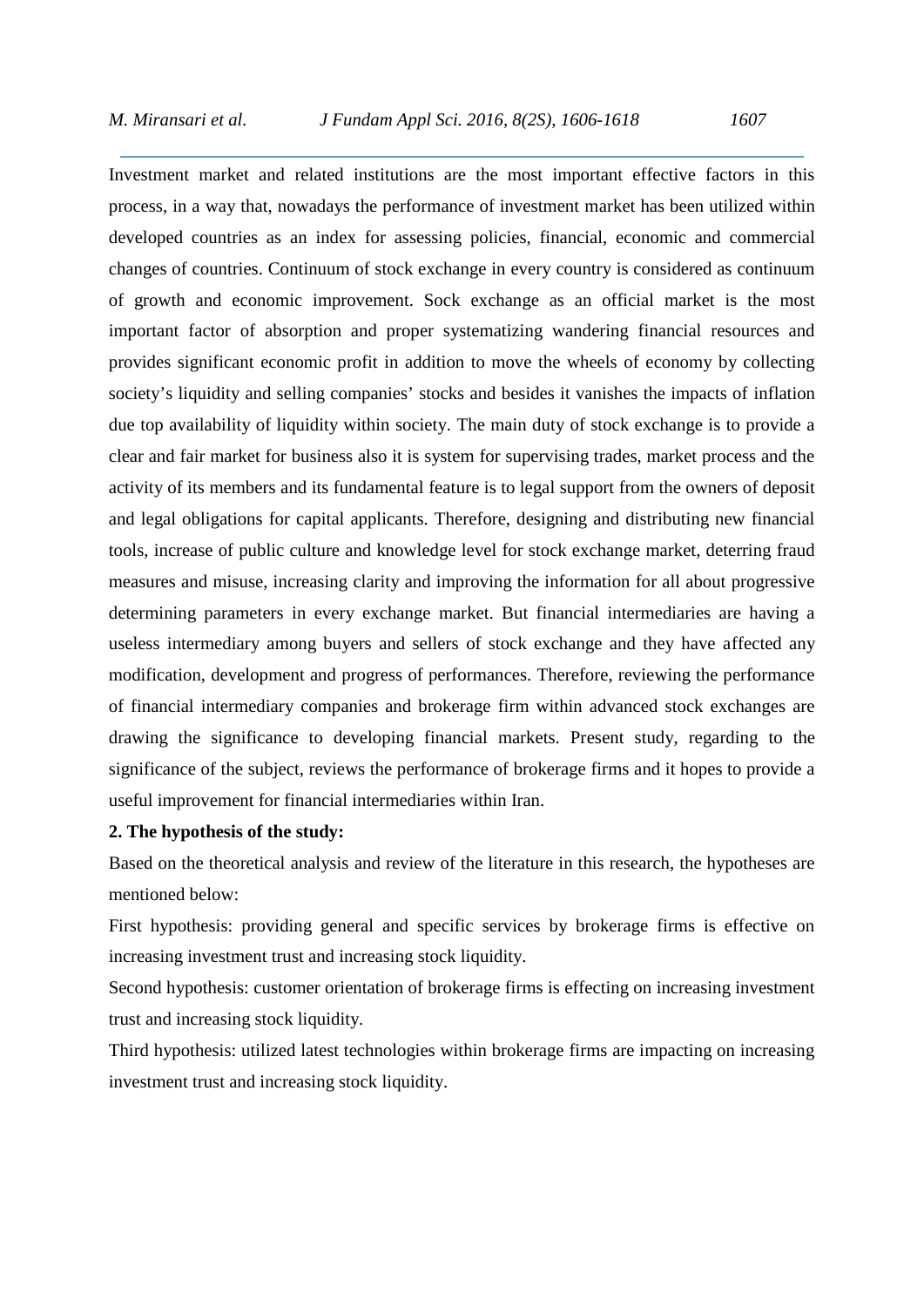Fourth hypothesis: using services standardization and managerial forms is impacting on increasing investment trust and increasing stock liquidity.

#### **3. Literature:**

#### **Brokerage firms**

Brokers are legal and actual people that are playing intermediary role between buyer and seller within stock exchange market. They are responsible for this role for finding buyer for sellers and seller for buyers. In other words, they are the factor of adjusting supply and demand and they are divided into two categories of private and governmental. Buy and sale of stock exchange firms within market is only possible through official brokers of stock exchange organization; and this issue provides market trades clarity. Since the information relating to trades like, the number of stocks, the value of trade and the number of buyers and sellers is accessible every day. The brokers are chosen through several specific tests and they receive their certificate for founding and their activities from the organization of stock exchange, therefore, they have the competency, skill and adequate knowledge in their tasks. Brokers enter to the market through their customer account and they do trades on behalf of them. Therefore, regarding the nature of brokers' efficiency, these people shall consider ethical necessities like honesty and trustworthy n addition to having skill, experience and intelligence.

#### **Performance review and ranking of brokerage firms**

Performance assessment is a process that the activity and performance of employees are measured via them and when it is done properly the employees, supervisors, managers and ultimately the organization will use it. there are different criteria about performance assessment of brokers that the most important ones are: companies financial assessment, companies efficiency assessment, organizational effectiveness, organization perfection, balanced performance (BSC), their rankings, there is no many studies internationally and in this study, quantitative models like data covering analysis, accidental border models and etc. are utilized.

In a total categorization, the Islamic financial services institutions are dividing into two categories mentioned below:

- 1) Monetary market which includes Islamic banks and non-banking institutions and the insurance service providing firms.
- 2) Capital markets including stock market and Skuk and infrastructural institutions like rating agencies and the companies which provide legal and accounting standards (Azar et al, 2012).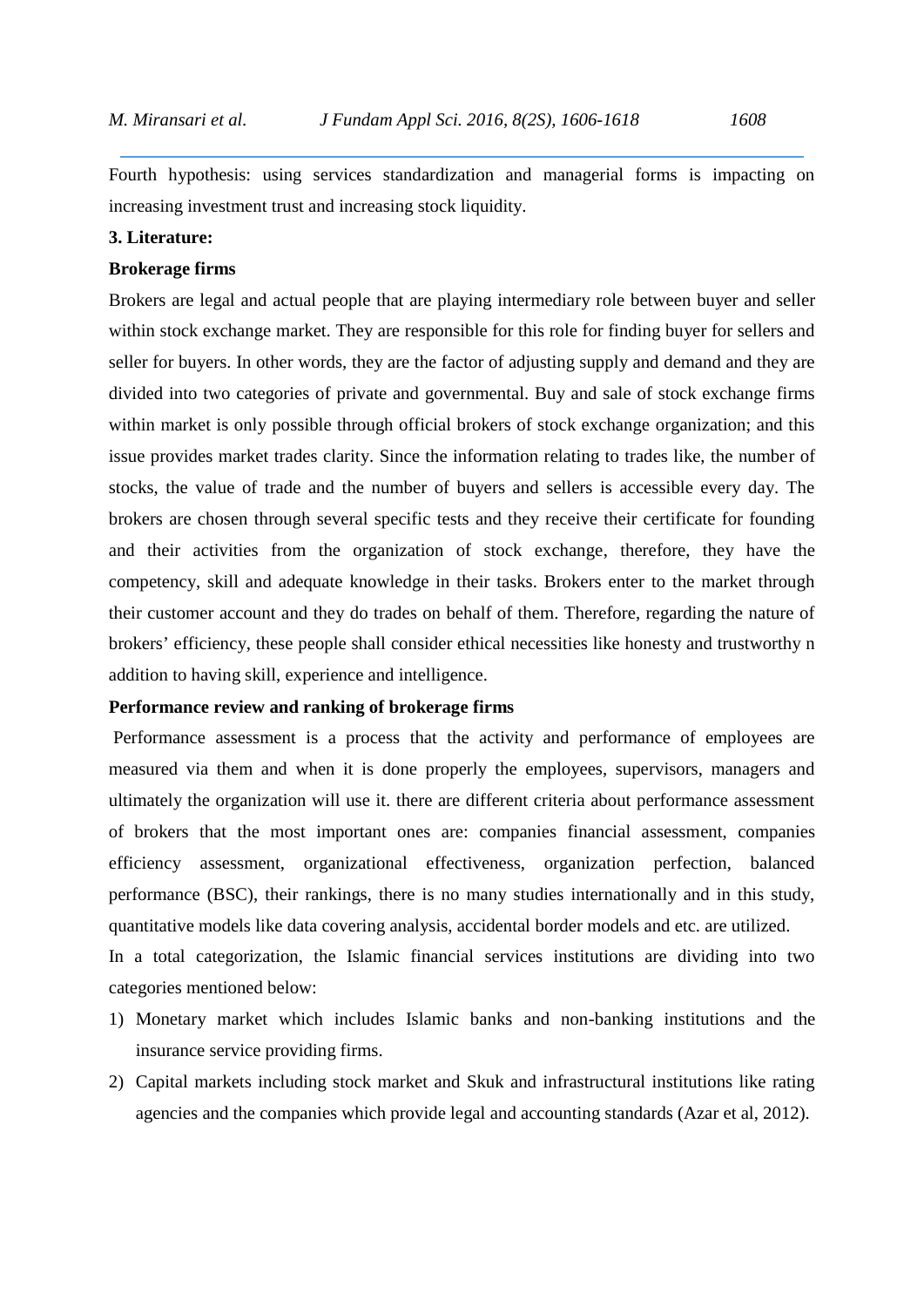Islamic economy system is highly different from other systems. Therefore, western concepts, ideas and their tools are not working without fundamental changes. Ethical values and Islamic ethical norms are highly impacting on the mode of Muslims' economic behavior within Islamic society. In a way that economics is a behavioral science, and it shall reflect Islamic behavior. The thing that distinguishes Islamic economy is its value system that impacts the decisions of consuming, production, saving, investment and re-distribution. In all above items that are known as the financial principles of Islam, we can consider below indexes for reviewing performance: social responsibility, clarity, organizational legitimacy (Sheikh et al, 2011)

#### **Factors affecting investors**

tendency of people toward a context or a specific issue, result-having of awareness and knowledge toward it and humans as consumers are choosing products and services that they know better, they are more aware of their functions and quality and they trust them more. Payable notes, as a kind of goods, are not exceptional. Merton believes that investors are indicating more tendencies to owning payable notes that they are aware more about them (Merton, 1987). Regarding the highly effective role of stock exchange in social and economic growth and development, stock exchange organization of country is having high responsibility on achieving regime goals and it shall try to utilize all its facilities and abilities to achieve the tests of country more and more. Therefore, there are many factors are impacting on people to do investment on payable notes. The most important factors are Efficiency, publicity (information), reference groups, shareholdings culture, economic and political factors, and the availability of investment place.

#### **Building trust and confidence patterns**

Building trust is one of the key factors of rules within financial markets. Trust in trading system and brokers, trust on fair prices, trust on available information, trust in the managers of stock firms and their auditors and … then the laws will be submitted to provide sense of security for participants within financial markets. The most important communication channel that is more active in making connection with investors is the companies' public relations. The related literature to "visibility" indicates that most of payable notes are neglected by investors since they are not seen by people and the active members of market are not adequately aware of their availability. Getting in touch is founded based on the hypothesis of investor recognition by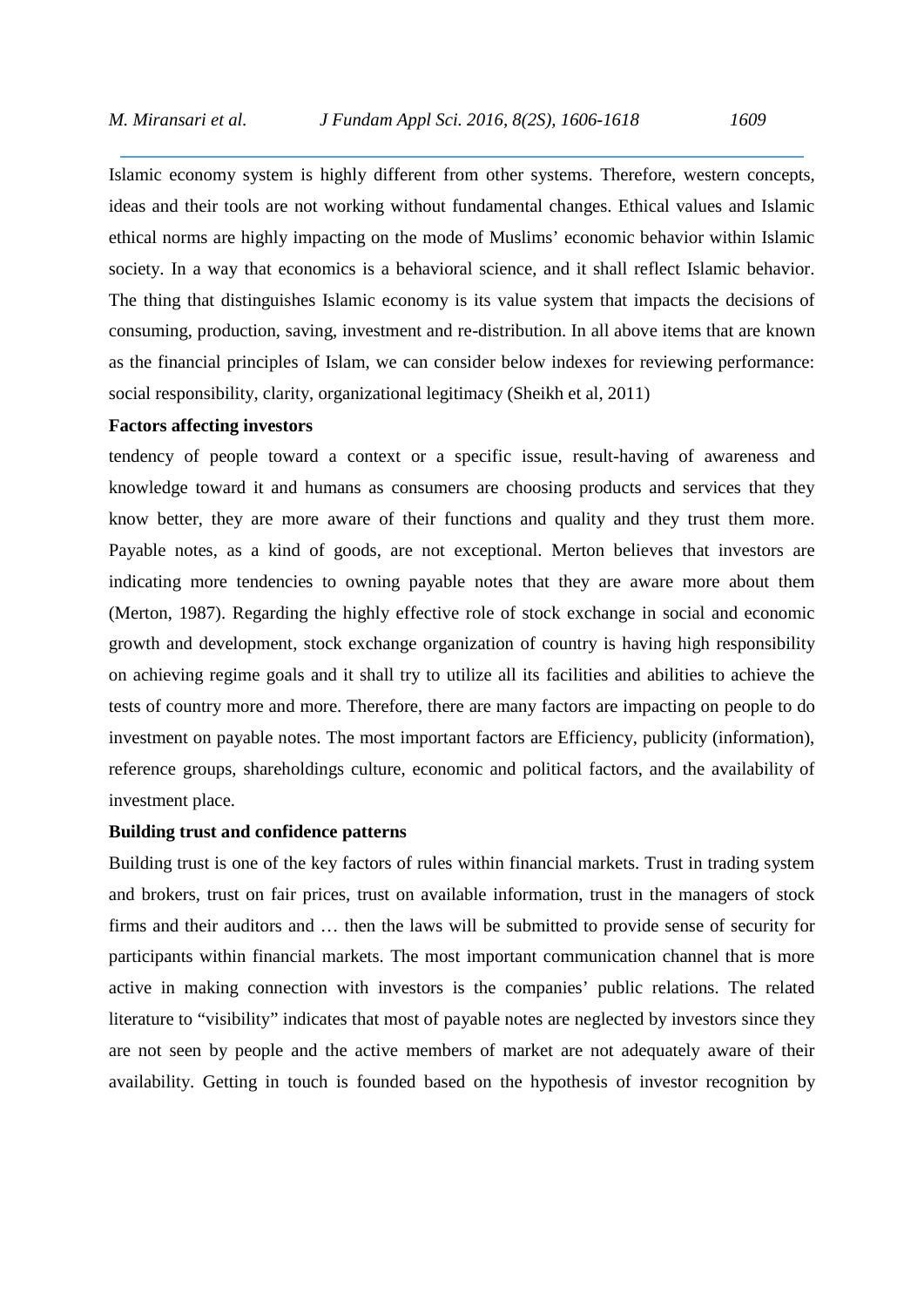Merton that states the investors shall be at least aware of the existence of firm and its financial assets within market (Merton, 1987).

#### **Liquidity and related factors**

Liquidity is the ease of buy or selling goods without a considerable change in its price (Golsten and Milgram). In financial texts in order to reach to the concept, they utilize the term "Marketability" or "Merchantability"; since the more the number potential sellers and buyers of an asset, the asset is more close to become cash. Liquidity has got many criteria; none of them are able to measure it comprehensively (Robin, 2007). Liquidity features can be divided into two groups mentioned below:

- a) Criteria based on deal: Turnover, frequency of trades and value of shares traded
- b) Criteria based on order: suggested price different between supply and demand, the difference of effective and deep supply and demand

# **4. Literature:**

Adel Azar et al in 2012, have extracted the indexes of professions' performance and have ranked brokerage firms by using the models of CCR, BCC, AP through the literature review of Islamic financial within other countries regarding practical indexes of Islamic financial services institutions and poll from Iran capital market experts.

In other article, Sheikh et al (2011) have assessed the performance of brokerage firms by using fuzzy EHP and Topsis. They have utilized from 24 financial and non-financial criteria.

Omid Mokhtarian in his research during 2004 about the effective factors on investors' decision makings have concluded that the price flow of stocks for investors is more important issue rather than famous return and profit factors of each single stock. It indicates that financial ratios are not having a high position among investors.

Betacharia et al (2012) have reviewed the relation between interest quality and liquidity of New York and Nazdak stock Exchange firms' shares during 1998 -2005 and they have concluded that the lower being of interest quality causes imbalance increase and as a result it decreases stocks' liquidity.

Warnrid (2001) has done a research about the financial psychological features of investors to better understand investors' financial decision making and financial markets. But his study is less focusing investors' behavior and investment areas; he mentioned that there is a strong communication ring between investment choice and investors' behavior.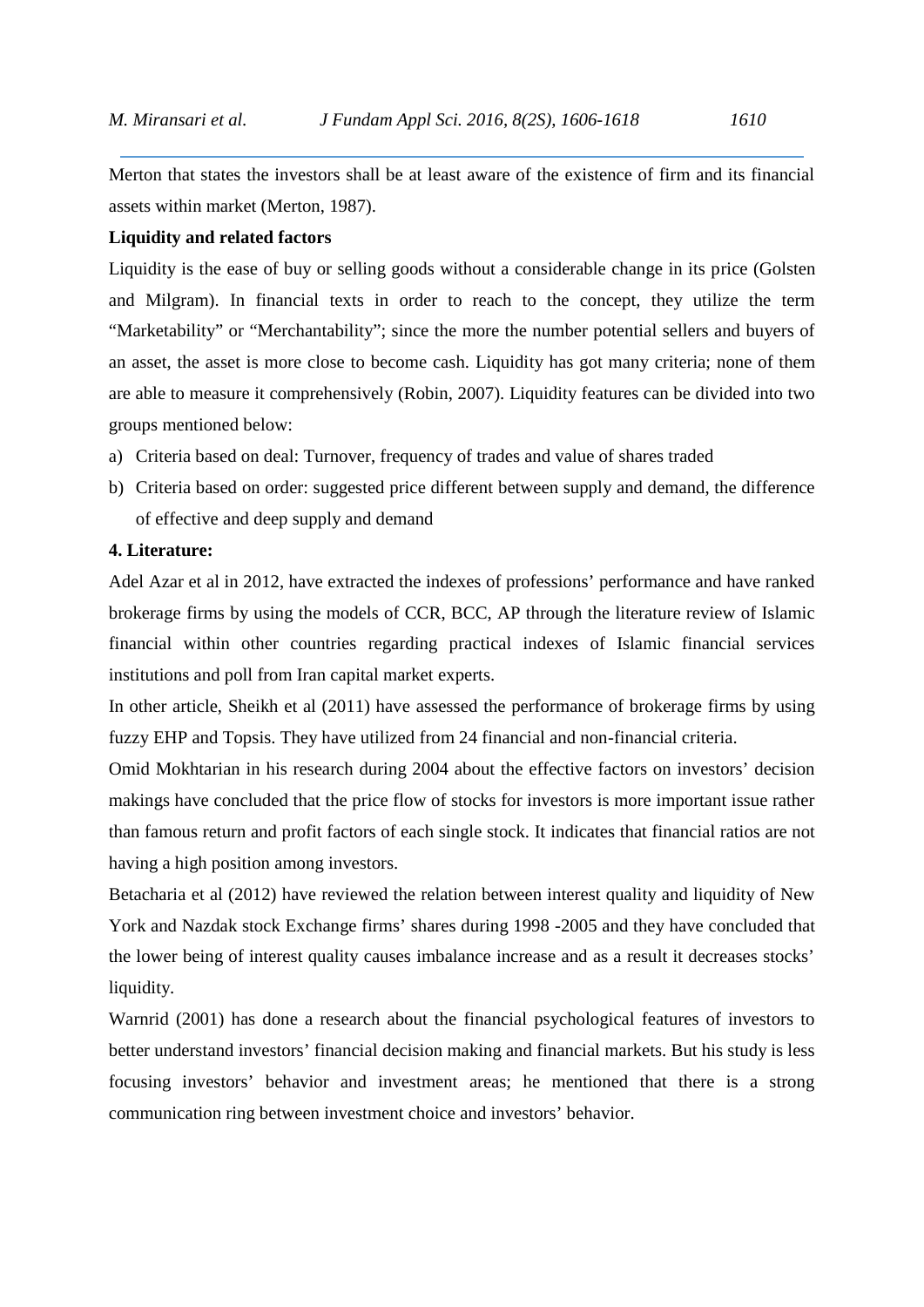# **5. Methods:**

In order to assess the performance, first we codify and determine the indexes of performance assessment of such firms by using the idea of experts and also the viewpoint of brokerage firms; then in form of a questionnaire, it is asked from such firms to reply the questions and mention the significance of each criterion. Then the performance of brokerage firms will be assessed. Totally theoretically this study is an evidential research and inferentially it is posteriori one. Also this study is a semi-experimental in field of financial accounting studies and it is an applicable one. In this study, the part which is referring to codification of theoretical principles is done through library method by reviewing books, articles and theses. The part which was in connection with variables collected from CDs and available software.

#### **Statistical Population:**

Research population includes Khorasan Province brokerage firms which were in stock exchange market till end of 2012; the size of sample includes 107 brokerage firms within Khorasan province.

#### **Data collection**

The step of procedural start data collection, the step that the researcher collects his findings and compacts them in deductive method through classification and then analyzing them and assesses the codified hypotheses and ultimately he will determine a rule and finds a reply for his study according to it. Determining data collection tools is done by using selected method. in other words, each method is having specific tools that the researcher can collect and classify the data through them (Hafeznia, 2008). In order to obtain research final purpose, data collection has been done through these two methods:

The part which was relating to theoretical principles is done through library method, by reviewing books, articles and theses. Library method is utilized for codifying research literature and designing chapter two and also determining initial criteria for assessing brokerage firms' performance, effective factors on attracting investors and stocks liquidity. Also the part which is in connection with variables is done through tools of questionnaire. Ultimately, collected data have been modified and classified through Excel 2013 and have been analyzed through SPSS software version 18.

## **Data collection tools**

Questionnaire was the data collection tool of this study.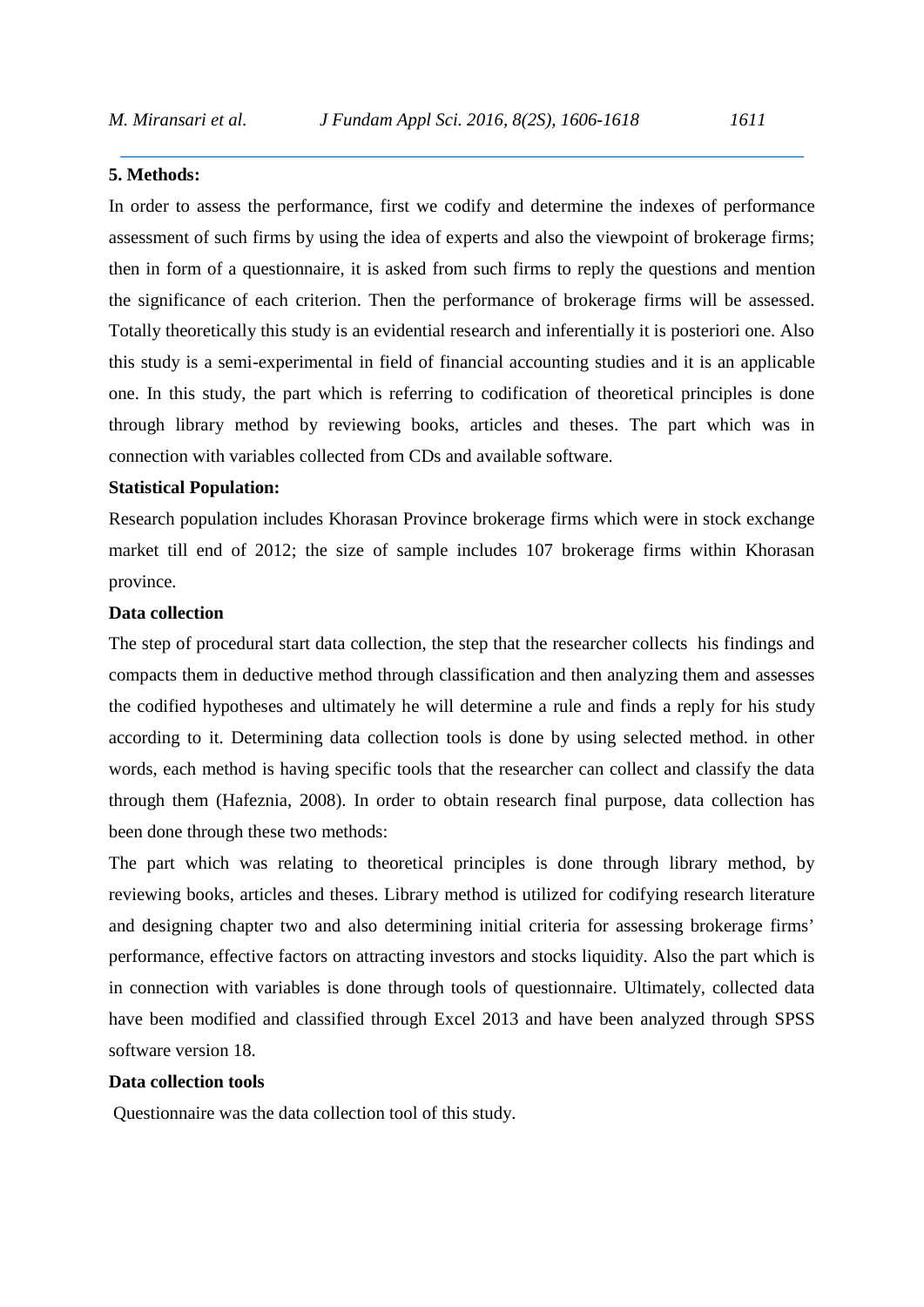The questionnaire of present study is the result of interview with a number of managers and senior experts about the formation and scheme of questionnaire and its design and totally the hypotheses and research questions, and they are assessed by Likert range. In order to test the reliability of research tools, the questionnaire first distributed among 7 experts and after resolving its problems the final designed questionnaire have been distributed. Also questionnaire has been utilized for determining validity of each assessment criteria for brokerage firms' performance and their role on increasing investment trust and increasing stock liquidity identified through literature review, are designed in two parts, the first part includes general questions (sex, age, education) which reviews the general information of applicants. The second part includes 16 questions in order to review effective factors on the subject and the designed research hypotheses.

#### **The assessment tool for variables of the research**

Nowadays there is different software for different fields, among such software groups, one of the most useful groups are the specific software in connection with different field of studies.

### **Validity and reliability of research**

#### **Validity:**

In this study, data analysis is done by SPSS software version 18, in a way that data analysis is done through three steps. First we enter the data and we store them in a file, second we choose the required analysis and third, we check the outputs and review the analysis. In present study, we have utilized validity concept. Since when experimental validation is unavailable or it is difficult to achieve a validation for a measure or a finding, we use conceptual validation, and in fact, the researcher is doing it through witness or criteria indicating the validity of measuring a concept (Khaki, 2003: 288-291), in order to identify the criteria, we have utilized the views of experts in charge of Khorasan Razavi province brokerage firms and due to the hard work, in terms of time and the way of asking questions in this research, the validity of questionnaires are highly approved.

#### **Reliability:**

Reliability is one of the technical features of measuring tools. The mentioned concept refers to how is the equality of obtained results in equal conditions and in other viewpoint, validity means whether we are testing the thing we are looking for. I this thesis, Cronbach's Alpha coefficient is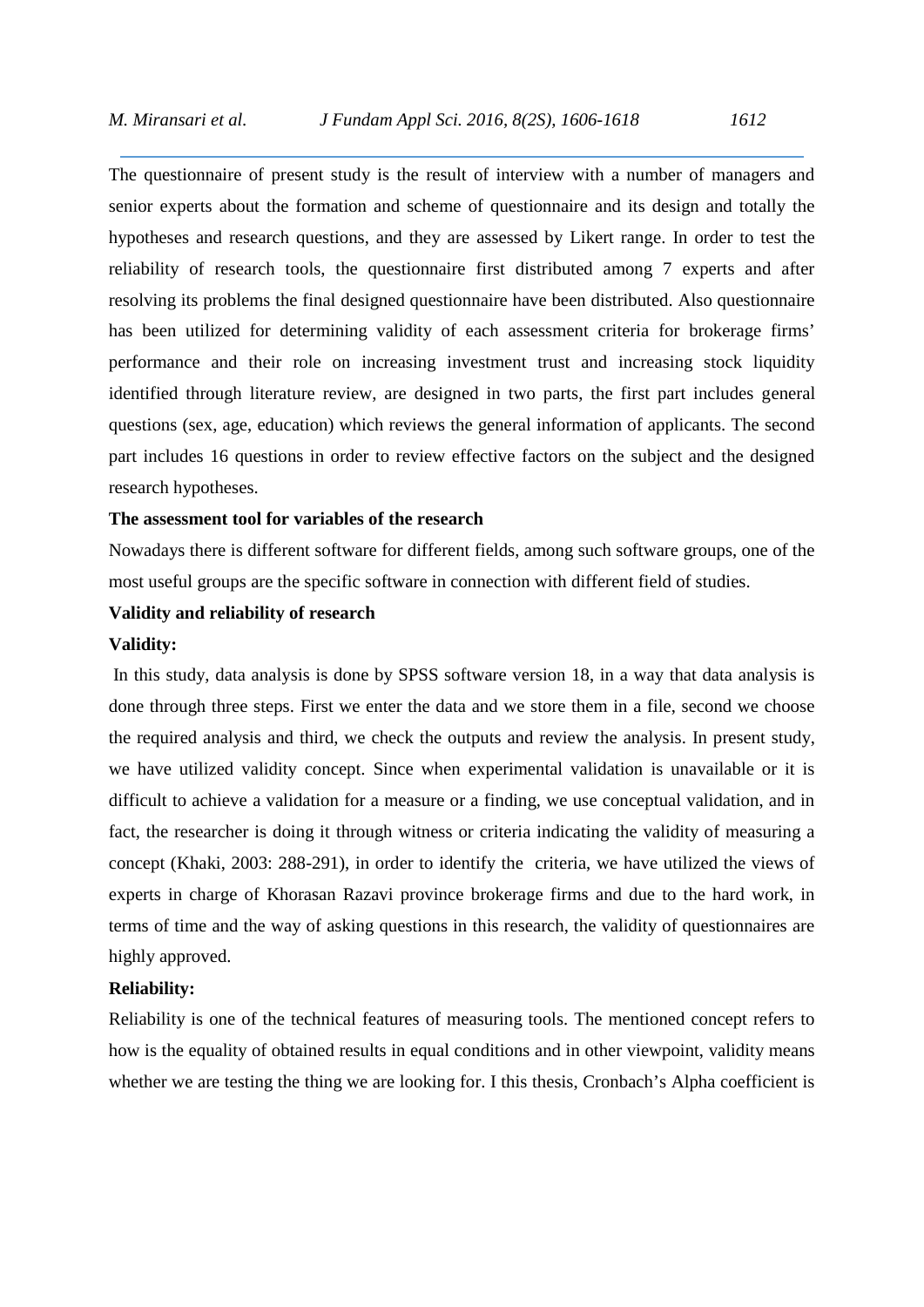utilized for testing reliability, which it was 0.82, and as a result the reliability of the tool is confirmed.

#### **Data Analysis method**

In this study, for descriptive statistics we utilized criteria of average, standard deviation, variance and … and bar charts for demographic data analysis, and data description, inferential statistics are utilized for testing hypotheses and in order to review research variables. At inferential level, in order to review hypotheses, first we check the data normality by using Kolomogrov Smirnov test and then in order to review hypotheses, in case of being normal, single sample T-test is utilized

#### **6. Findings:**

This study consisted of four main hypotheses:

First hypothesis: providing general and specific services by brokerage firms is effective on increasing investment trust and increasing stock liquidity.

In order to obtain relation between providing general and specific services by brokerage firms and increasing investment trust and regarding variable normality, parametric single sample T-test is utilized. Utilized questionnaire is through 5 choices of Likert range and ranks of 1 to 5 is utilized for replies. Point 1 is indicating the least value for related question and point 5 indicates the highest value, therefore, number 3 is the mean. Regarding the questions, if the variable average is more than 3, it means there is connection between providing general services and increasing investment trust and if the average is less than 3, it means there is no relation.

| Confidence interval         |                | Mean        | The                   |               |            |      |
|-----------------------------|----------------|-------------|-----------------------|---------------|------------|------|
| of 95 percent<br>difference |                | differences | significance<br>level | Degrees<br>of | т.         | Mean |
| Lower<br>bound              | Lower<br>bound |             |                       | freedom       | statistics |      |
| 0.667                       | 0.413          | 0.541       | 0.000                 | 106           | 8.437      | 3.54 |

Based on T-test and the provided results within above table, T is 8.437 and significance level is 0.000 which is less than 0.05 and regarding that the intended variable average is more than 3, therefore, we can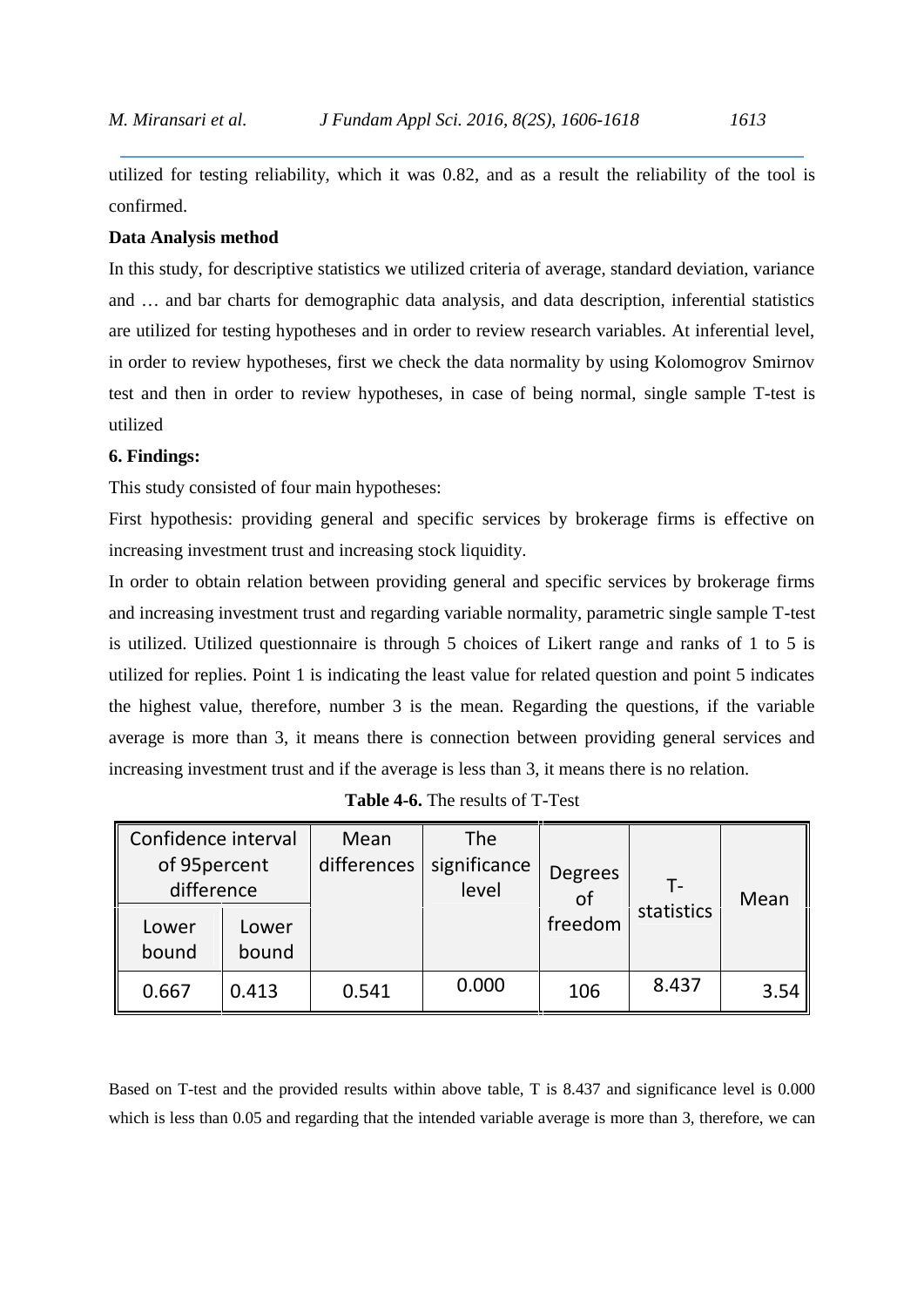declare with 95% certainty that there is a significant relation between providing general services and increasing investment trust, in other words, providing general and specific services is effective on increasing investment trust and increasing stock liquidity by brokerage firms.

Second hypothesis: customer orientation of brokerage firms is effecting on increasing investment trust and increasing stock liquidity.

In order to review such hypothesis, parametric single sample T-test is utilized. Results are indicated in below table:

| Confidence interval<br>of 95 percent<br>difference |                | Mean<br>differences | <b>The</b><br>significance<br>level | Degrees<br>of | т-         | Mean |
|----------------------------------------------------|----------------|---------------------|-------------------------------------|---------------|------------|------|
| Lower<br>bound                                     | Lower<br>bound |                     |                                     | freedom       | statistics |      |
| 0.686                                              | 0.450          | 0.568               | 0.000                               | 106           | 9.548      | 3.57 |

**Table 4-7.** The results of T-Test

According to T-test and the obtained results in above table, t is 9.548 and the amount of significance level is 0.000 which is less than 0.05 and regarding the average of intended variable is more than 3, therefore, we can declare by 95% certainty that there is a significant relation between customer-orientation and investment trust increase, in other words, customer-oriented being of brokerage firms is impacting on increasing investment trust and stock liquidity increase.

Third hypothesis: utilized latest technologies within brokerage firms are impacting on increasing investment trust and increasing stock liquidity.

In order to check this hypothesis, parametric sing sample T-test is utilized. The results of this test is indicated in below table: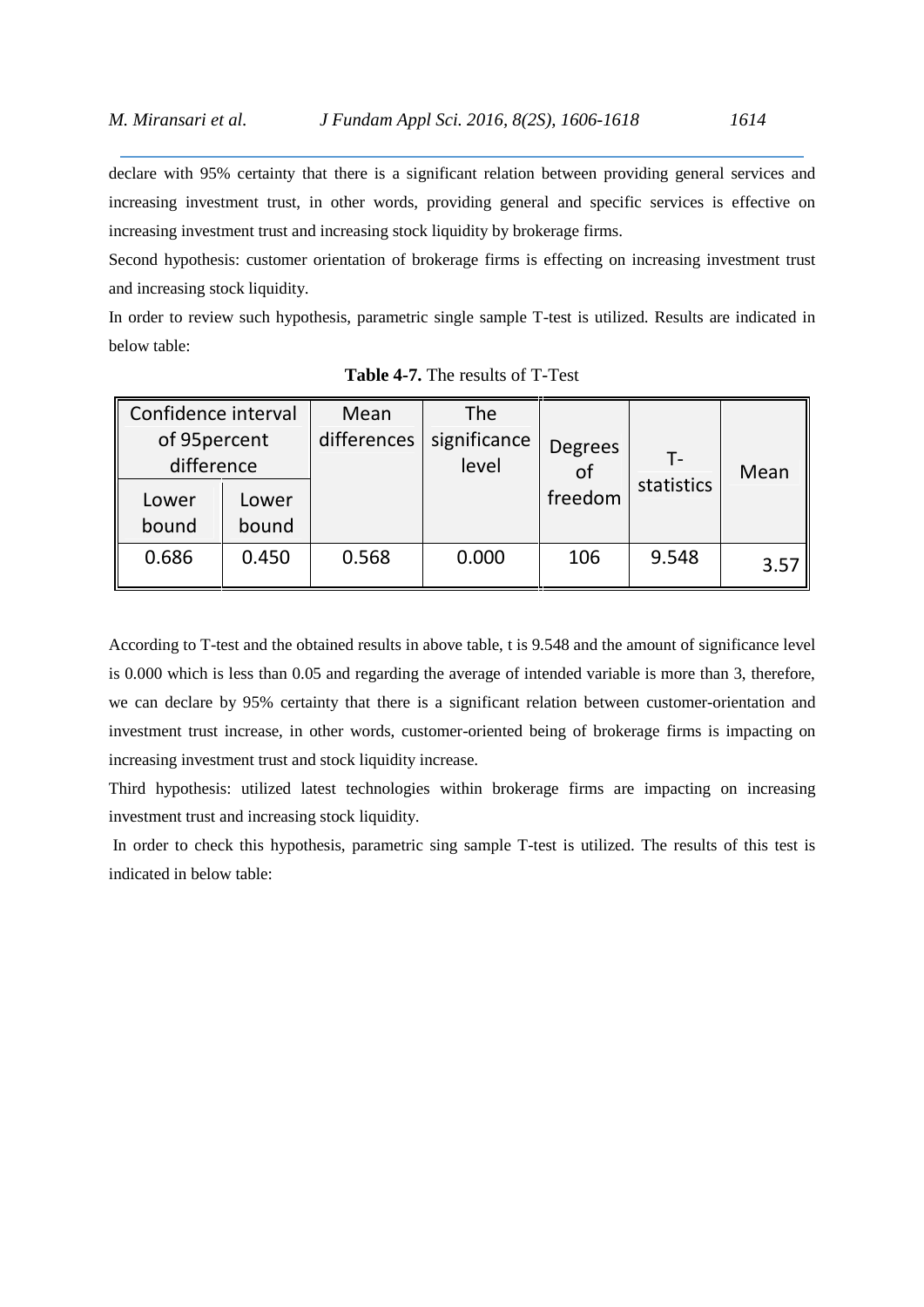| Confidence<br>interval of<br>95percent<br>difference<br>Lower<br>bound | Lower<br>bound | Mean<br>differences | <b>The</b><br>significance<br>level | Degrees<br>of<br>freedom | т-<br>statistics | Mean |
|------------------------------------------------------------------------|----------------|---------------------|-------------------------------------|--------------------------|------------------|------|
| 0.921                                                                  | 0.642          | 0.781               | 0.000                               | 106                      | 11.104           | 3.78 |

**Table 4-8.** The results of T-Test

based on T-test and the obtained results in above table, t is 11.104, and significance level is 0.000 which is less than 0.05 and regarding the average of intended variable is more than 3, therefore, we can declare by 95% certainty that there is a significant relation between using up-to-date technologies and increasing investment trust, in other words, using up-to-date technologies within brokerage firms is impacting on increasing investment trust and stock liquidity increase.

Fourth hypothesis: using services standardization and managerial forms is impacting on increasing investment trust and increasing stock liquidity.

In order to review hypothesis, parametric single sample T-test is utilized. Results are indicated in below table

| Confidence interval<br>of 95 percent<br>difference |                | Mean<br>differences | <b>The</b><br>significance<br>level | <b>Degrees</b><br>of | т-         | Mean |
|----------------------------------------------------|----------------|---------------------|-------------------------------------|----------------------|------------|------|
| Lower<br>bound                                     | Lower<br>bound |                     |                                     | freedom              | statistics |      |
| 0.564                                              | 0.128          | 0.346               | 0.002                               | 106                  | 3.144      | 3.34 |

**Table 4-9.** The results of T-Test

Based on T-test and the obtained results in above table, t is 3.144, and significance level is 0.000 which is less than 0.05 and regarding the average of intended variable is more than 3, therefore, we can declare by 95% certainty that there is a significant relation between standards, managerial styles and increasing investment trust, in other words, standards and managerial styles within brokerage firms is impacting on increasing investment trust and stock liquidity increase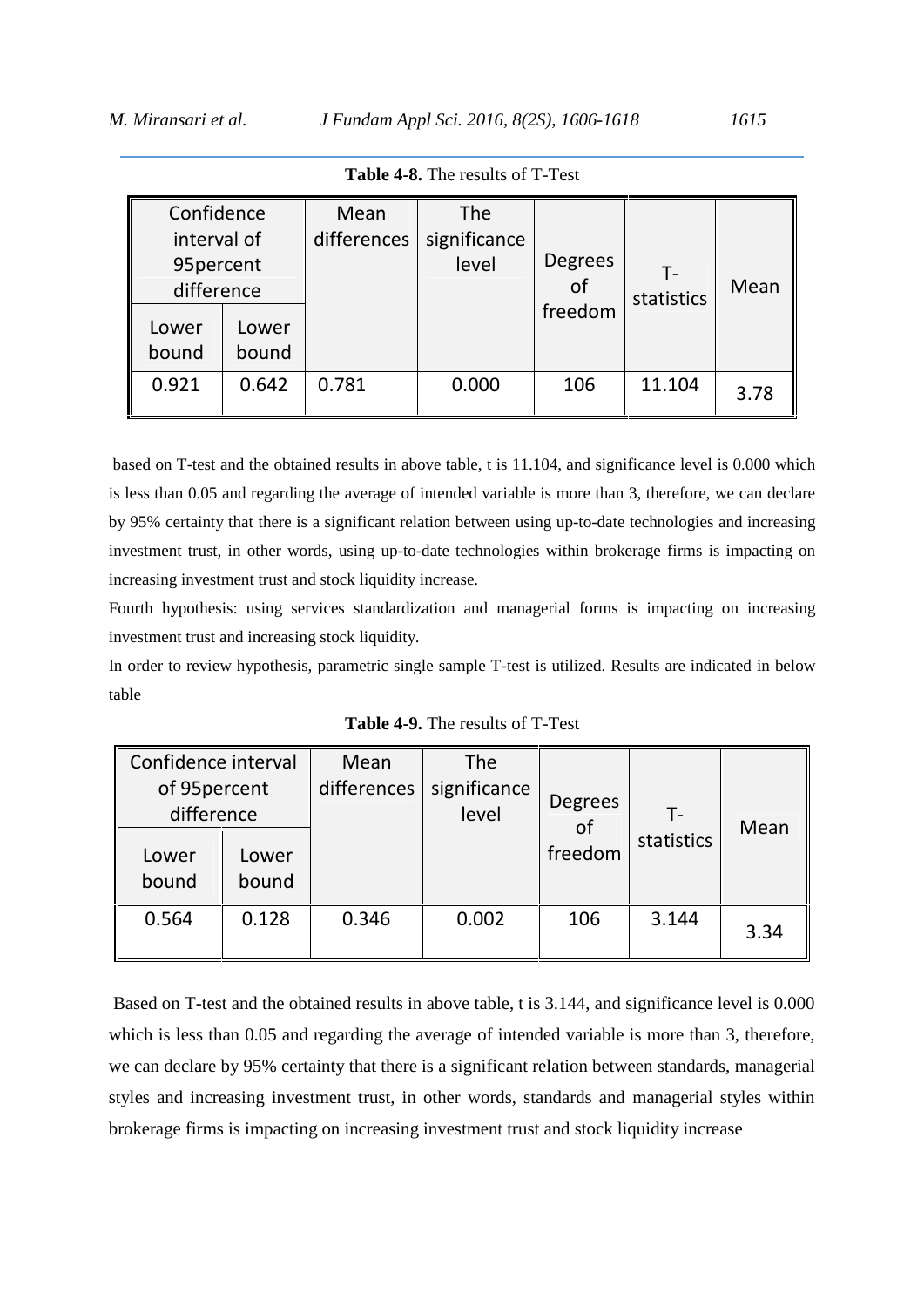- First hypothesis indicates that providing general and specific services by brokerage firms is impacting on increasing investment trust and stock liquidity increase. According to the replies of questionnaire applicants and the results of T-test with 95% certainty level there is a significant relation between independent variable and dependent variables. Therefore, brokerage firms, by providing better general and specific services (having different stock certificates, decrease of trade costs, developing branches within provinces, opening special halls, providing done assessments from confirmed firms in stock exchange to investors, establishing mutual funds for brokerage firms) can be effective on increasing investment trust and stock liquidity increase, in other words, by increasing such services, investors trust and degree of stock liquidity will increase as well.
- Based on the obtained results of testing second hypothesis with 95% certainty level, we can claim that brokerage firms, with the assist of customer-orientation variable is effective on increasing investors' trust and stock liquidity increase, therefore, the more the brokerage firms are customer-oriented, investors' trust and stock liquidity degree will increase.
- The results of third hypothesis indicate that using up to date technologies () with 95% certainty level is having significant relation with increasing investors' trust and stock liquidity increase, and according to obtained results from questionnaire and T-test of fourth hypothesis with 95% certainty level, brokerage firms can be effective on increasing investment trust and stock liquidity increase by standardizing own services and providing managerial styles. Research results are totally indicated:
- Using up to date technologies with sum of 69.2%, the answers of high and very high were having the highest impact on increasing investors' trust and stock liquidity increase, and customer-orientation with sum of 61.8, providing general and specific services 56.53% and ultimately using standards and managerial styles with 47.2%, high and very high answers were having the highest impact respectively.

# **8. Recommendations**

1. The results of this research can be considered by brokerage firms for making strategic decisions. Based on research findings, it is better, the brokerage experts, in order to increase investors' trust and degree of stock liquidity to provide services and required facilities for investors.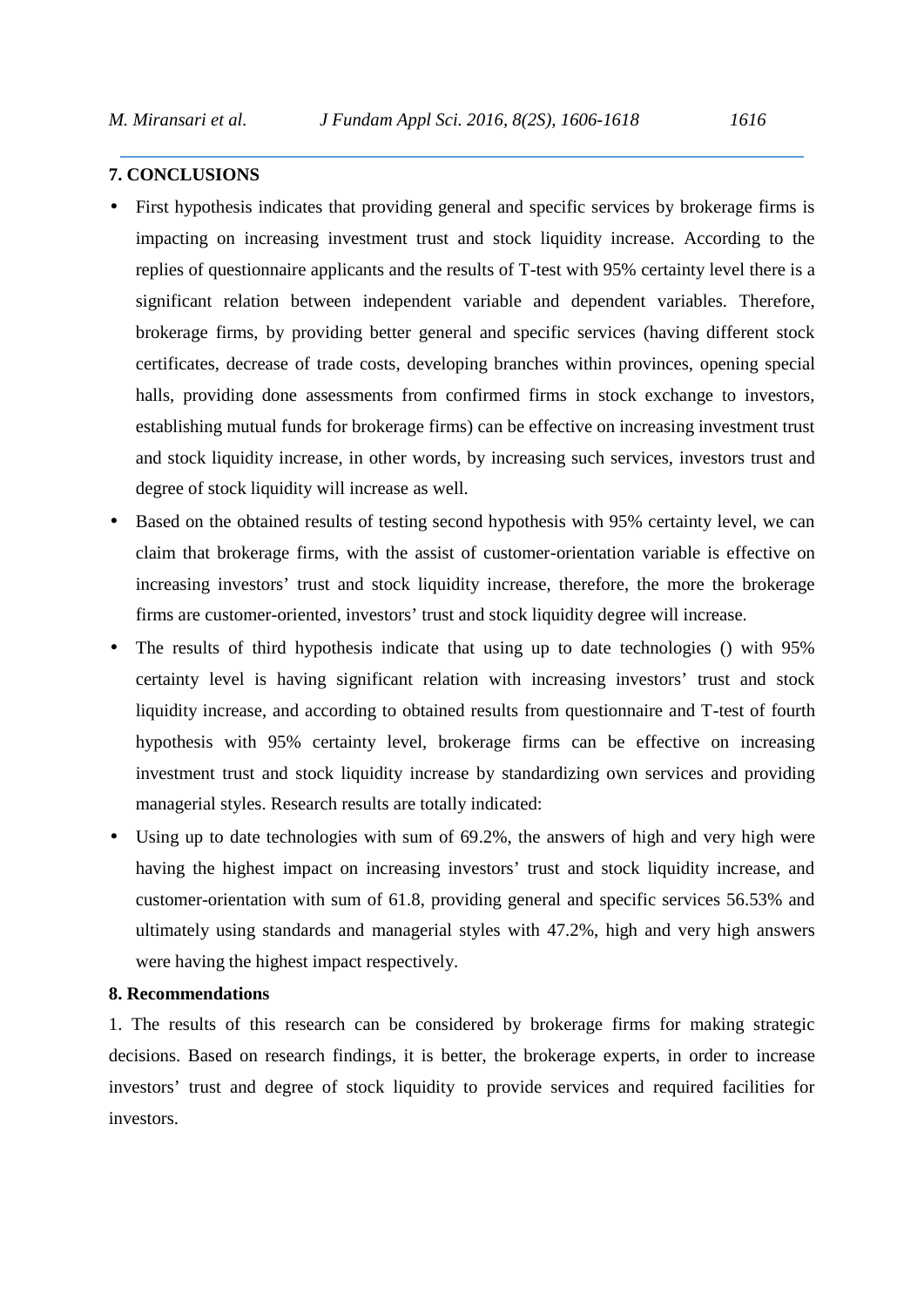2. Also research results will be effective on investors' decision, they shall choose brokerage firms with more focus to be more successful in their investments and to take less risk.

3. Regarding this issue that by increasing informational efficiency of the market, liquidity will increase, as a result, by the managers' control on providing better informational requirements of the market, investors can decrease risk of stock liquidity.

### **REFERENCES:**

- 1. Azar Aadel,Salehabadi,Ali,Tajmir Riahi,Hamed Performance evaluation of brokerage firms based on professional performance criteria . Journal of Stock Exchange, Fall, 2012, 19: 91-103.
- 2. Hafeznia,Mohammadreza, Introduction to Research Methods in Human Science, (Vol. XIII edition), Samt publcation
- 3. Khaki, Gholamreza 2007, Research methodology with approach to the dissertation (volume third edition). Baztaab Publication
- 4. Sheikh Mohammad javad, Khodamoradi, Saeed,Jalilzadeh, Mohammad evaluating Tehran performance of brokerage houses and securities of using PHP and TOPSIS fuzzy, vision of financial management and accounting, Autumn, 2011, 3.
- 5. Mokhtarian, Omid, 2004, Factors affecting decision making of investors, Tarbiat Modarres University, MA thesis.
- 6. Bhattacharya, N; Desai, H. & K. Venkatarama, Does earnings quality affect information asymmetry? Evidence from trading costs", Contemporary Accounting Research, 2012, 29(1): 41-63.
- 7. Merton R.C 1987 A Simple Model of Capital Market Equilibrium with Incomplete Information, Journal of Finance
- 8. Robin A. "Ownership level, Ownership Concentration and Liquidity", Journal of financial market, 2007, 10: 219-248.
- 9. Warneryd, K. E. (2001)."Stock-market psychology: How people value and trade stocks". Cheltenham: Edward Elgar.